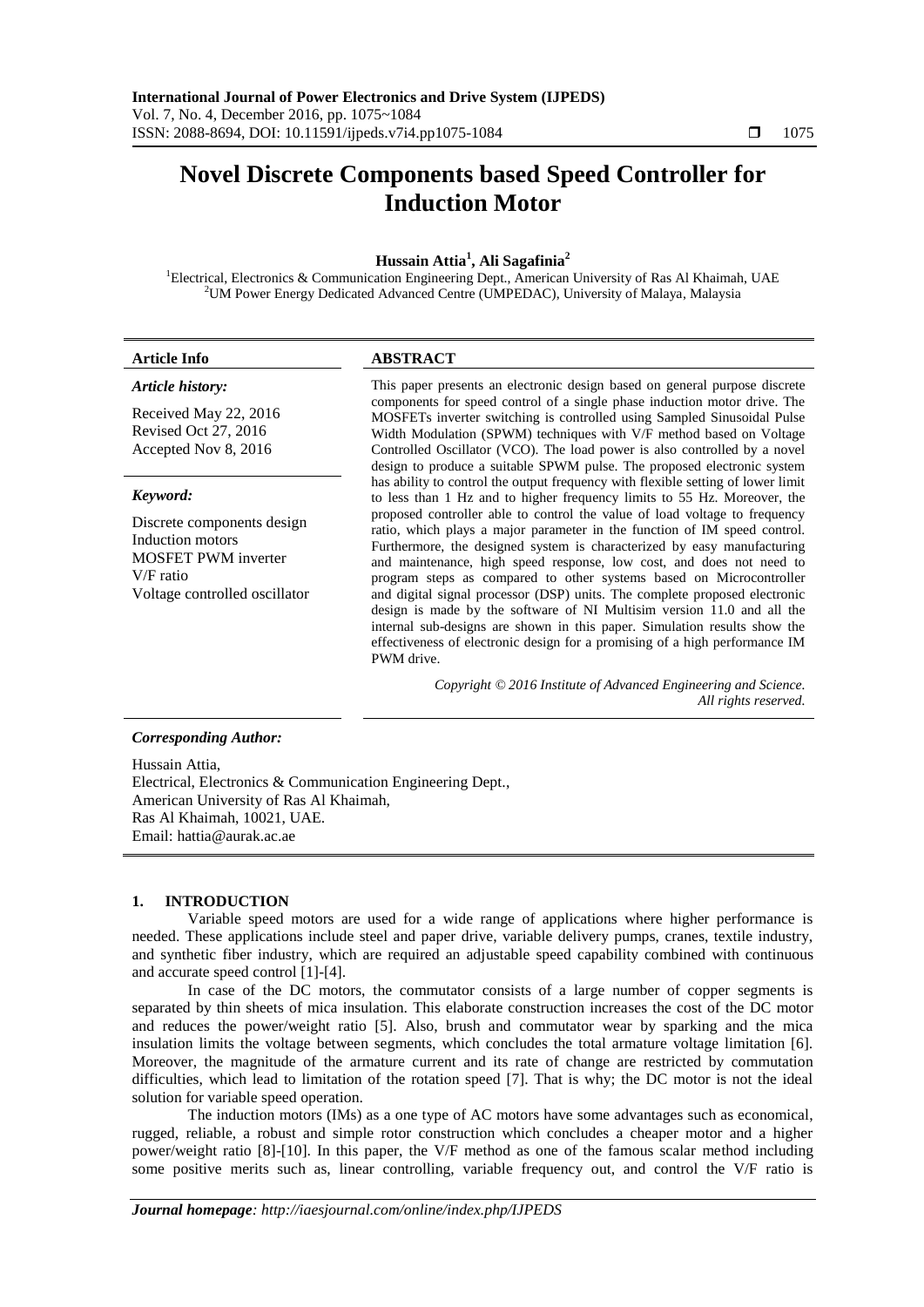applied [11]. Pulse Width Modulation (PWM) is one of the best methods for switching techniques to implement V/F method to keep the constant flux for a full range of speed control of an AC motor drive [12]-[14].

Authors in [15]-[17] have verified their proposed methods with implementation of their work using Microcontroller, Field-programmable gate array (FPGA), and digital signal processor (DSP). The works in [18]-[20] propose artificial neural network based controller, indirect Z-source matrix converter with PSO-PI controller, and PI and Fuzzy controller respectively all for induction motor speed controlling functions. However, these units need to programming steps and also there is a delay in response depending of the controller clock. These points degrade the merits of the systems. In addition, these hardware setups led to higher manufacturing and maintenance cost. Different objectives electronic designs based on discrete components are proposed in [21]-[27] to facilitate and minimize manufacturing and maintenance cost. In the same point of view of using discrete components and to overcome the mentioned problems, this paper proposed a new electronic design based on general purpose discrete components of a single phase AC motor drive with an efficient wide range speed control. The design of this paper is done using NI-Multisim software. All the internal stage design and its simulation results are shown in this paper.

### **2. RESEARCH METHOD**

#### **2.1 System Model**

In case of a single phase induction motor (SPIM) to avoid variable torque-speed curves when the supply voltage is constant and the frequency is varied, it is necessary to vary the stator voltage proportionally with variation of frequency to obtain constant torque over the frequency range [3]. So, the V/F method is applied for SPIM in this paper as shown in Figure 1.



Figure 1. Configuration of Full H-Bridge for SPIM

The selected PWM technique in this work is unipolar asynchronous sampled sinusoidal pulse width modulation with variable frequency ratio. The variable frequency ratio is obtained through a constant carrier frequency. So, when change the reference frequency inside the controller to control the output fundamental frequency, this lead to a variable frequency ratio (1):

$$
FR = f_C/f_O \tag{1}
$$

where, *FR* is the frequency ratio,  $f_C$  is the carrier frequency (Hz),  $f_O$  is the reference output frequency (Hz).

Figure 2 shows the block diagram of the proposed system for single phase variable voltage and frequency PWM inverter. The aim of the proposed system is to produce variable frequency and voltage to control the speed of the induction motor.

As mentioned in Figure 2, the block diagram of the system is started by a speed command, which is changed from 0V to 10V to cover the whole range of the speed. The VCO block is used to produce a square wave with a range of output frequency 100 Hz-2.2 KHz. The frequency divider and decade counter block is designed to set the frequency from 5 Hz–110 Hz. Next block is responsible to produce a full wave of the fundamental signal (Vfo1) with a variable frequency range from 2.5 Hz–55 Hz. Voltage controller block is producing new DC level voltage from speed command to provide a better flux at low speed for motor as shown in Figure 2. The next block is applied to multiply two inputs, to have a fundamental variable frequency and variable voltage at the same time. The PWM pulse generator is designed to produce the required PWM pulse with flexible setting of the frequency of the output triangular signal. The last block is applied to insulate and scale the PWM pulses from the MOSFET switches of the full H-bridge.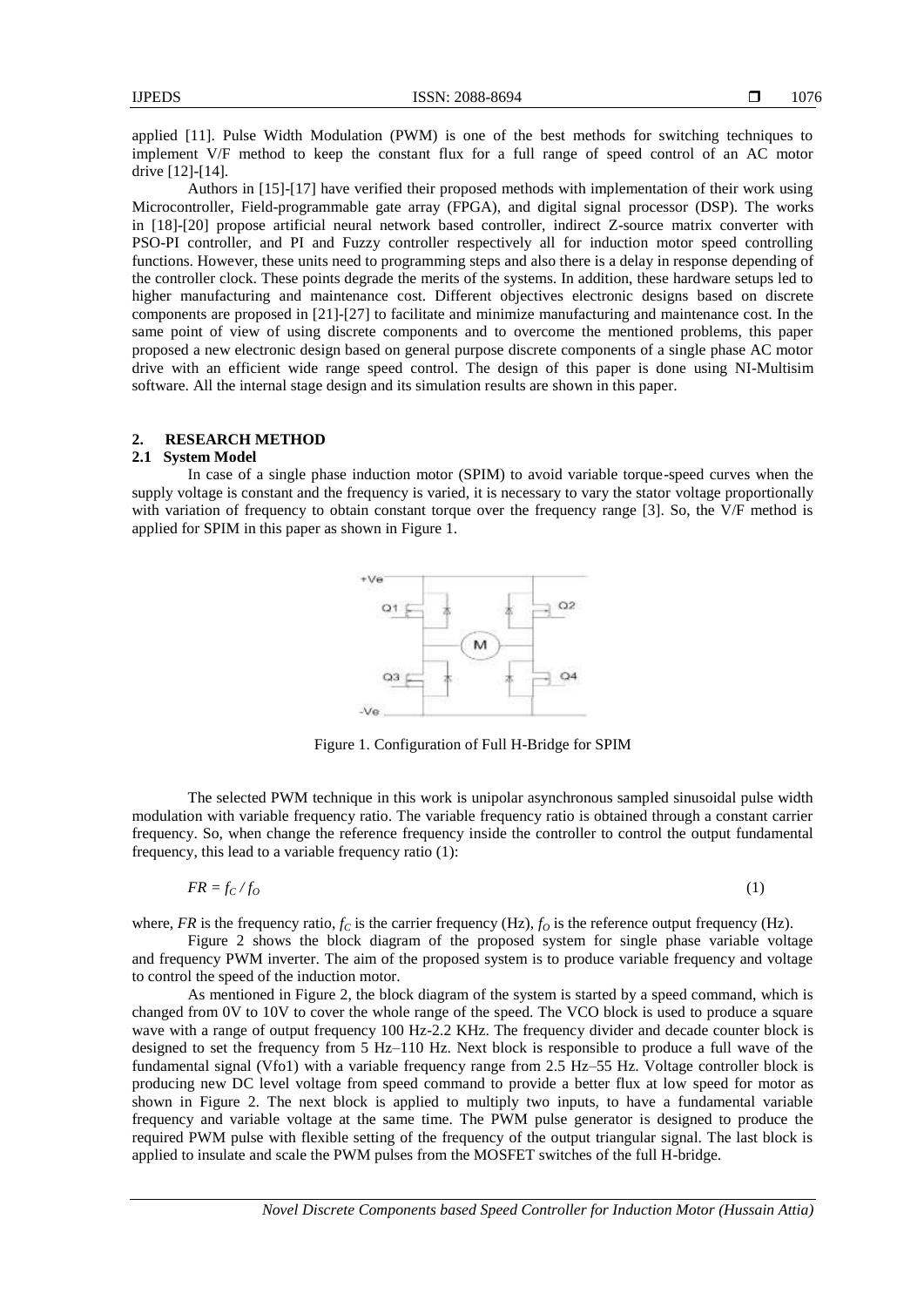

Figure 2. Block Diagram of the Proposed Induction Motor Drive

#### **2.2 Electronic Design**

The electronic design completely based on discrete components to provide the additional merits such as, easy constructed, flexible setting, and lower total cost. The design started by the VCO. Figure 3 represents the electronic circuit of the simulated VCO which produce an output frequency range depends on the selected RC included values as well as the value of controlled input voltage.

The maximum frequency of the output of the VCO is designed at 2.2 KHz. This frequency enters to the frequency divider and a reference signal generator to have a full wave rectified of a reference sine wave with maximum frequency 55 Hz. The frequency division function is done through the integrated circuit types CMOS4040 with rate of division equal 40 times. The reference signal generator is done through CMOS4017 (Counter), CMOS4066 (Analog Controlled Switches), and Op-Amps (designed as Adder). The voltage controller circuit is designed to add a suitable DC voltage level at low speed range. Figure 4 represents the electronic design to satisfy this increment in the V/F ratio at low speed range.



Figure 3. The Electronic Circuit of Variable Frequency VCO



Figure 4. The Electronic Circuit of Set Voltage Controller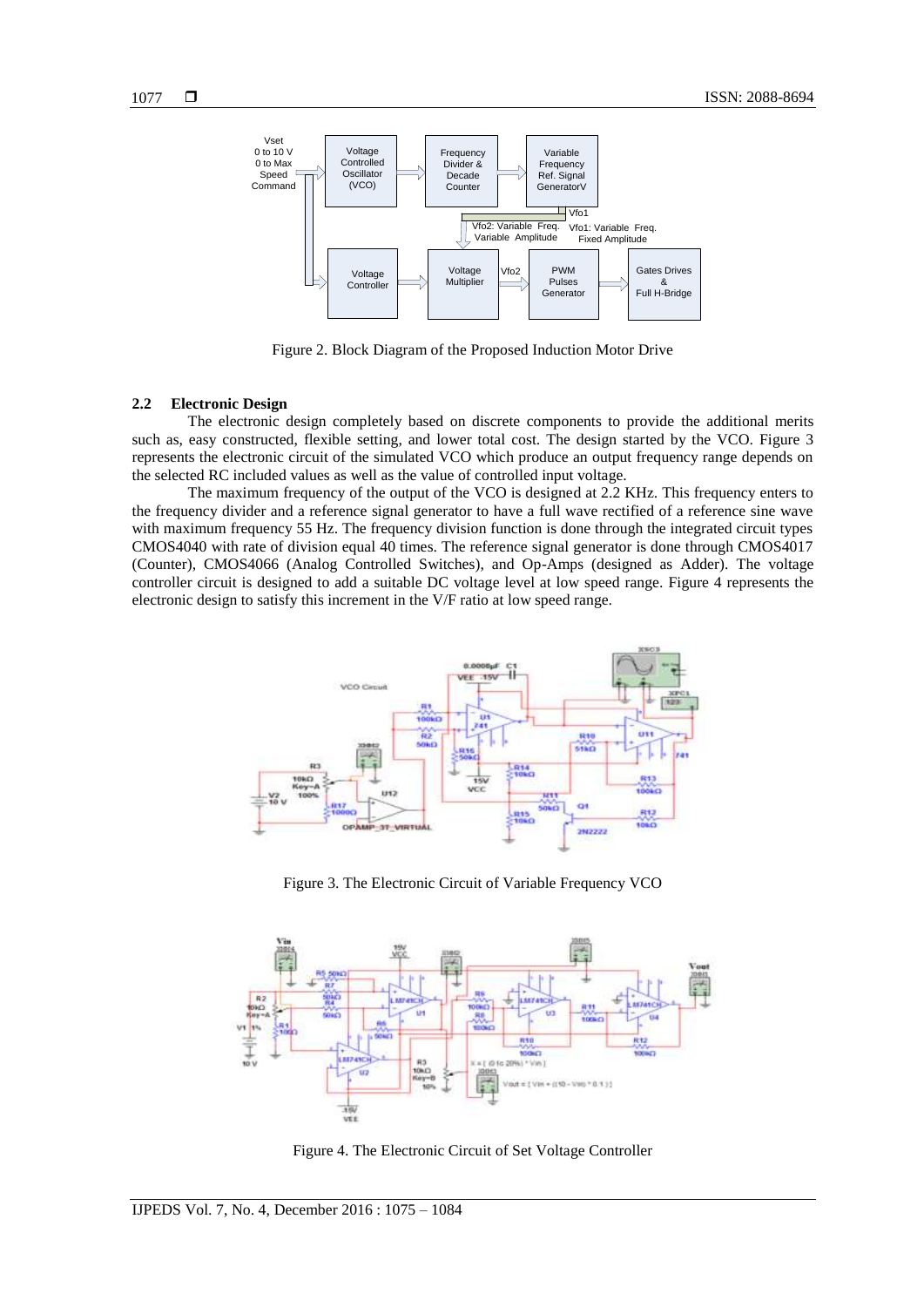The proposed controller is designed to satisfy the following relation between the input voltage  $(V_{in})$ to the electronic circuit and output voltage (*Vout*) from the circuit:

$$
V_{out1} = [V_{in} + (0.1 * (10 - V_{in}))]
$$
\n(3)

The  $V_{out1}$  enters to one input terminal as a  $V_{in1}$  of voltage multiplier while the other input terminal  $V_{in2}$  is represented by the reference full wave  $V_{fo1}$ . The output value of the voltage multiplier is explained in (4):

$$
V_{f02} = 0.1 * (V_{out1} * V_{f01})
$$
\n(4)

The next stage is represented by PWM pulse generator, which includes two electronic circuits. The first one is a triangular carrier wave oscillator, which is a voltage controlled oscillator. The second electronic circuit is a comparator operational amplifier which used to produce PWM pulses by comparing the high frequency carrier triangular wave with the low range variable frequency reference wave. Figure 5 shows the electronic design of the fixed frequency triangular VCO and the conditional circuit.The last stage in the proposed electronic design is represented by four gate drivers as well as MOSFET (IRF840, 8 A/500 V) transistor full H-bridge. Figure 6 shows the detailed connection of the gate drivers and the MOSFET transistor bridge connected to the DC supply 300 V.

#### **3. RESULTS AND ANALYSIS**

This section focuses on the simulation results of all the designed circuits by NI-Multisim software. The recorded results are represented by the shape of all output waveforms and related curves to prove the effectiveness the proposed system. Figure 7 represents the output waveform of the VCO circuit at the control input voltage, which its peak value is 5.1 V. The designed circuit is used to deliver a variable frequency triangular signal to control the output frequency of the proposed system. The high range variable frequency of the VCO output voltage enters to frequency divider to have a lower range of frequency, and it enters also to other circuit to produce samples of a full sine waveform. The maximum input frequency is 2.2 KHz as mentioned in Figure 7.

Figure 8 shows the behaviour of this circuit through a range of input controlled voltage with maximum value 10 V. From Figure 8, it is found that the linearity of the response, which reflects the high quality of the proposed design. Figure 9 shows the results of the frequency divider, which a half of the maximum reference frequency value and maximum reference frequency are shown, respectively. Figure 9 demonstrates the changing in reference frequency only without change in the amplitude of reference signal. Figure 10 shows the result of the set voltage controller at low speed command. As seen in Figure 10, the input command has an additional suitable DC level. The value of this level is inversely nonlinear proportional with this speed command depend on the desired speed requirement of the IM as shown in Figure 11 for different speed commands. Figure 12 shows full linearity behaviorof the controller.



Figure 5. The Electronic Circuit of Fixed Frequency VCO and Conditional Circuit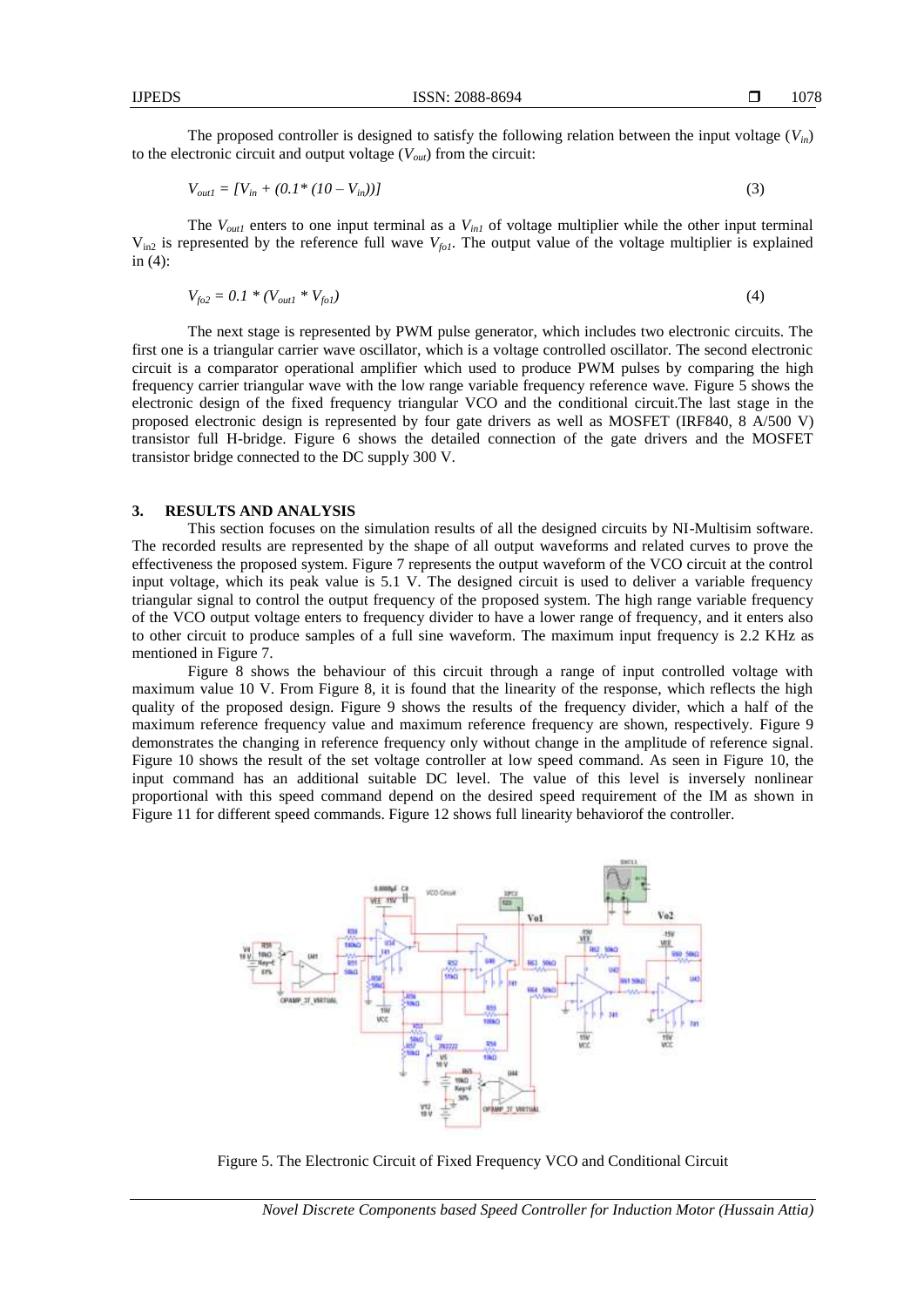

Figure 6. The Design of Gate Drives and Full H-Bridge



Figure 7. The Simulation Result of Variable Frequency VCO at Input Voltage 5.1V



Figure 8. The Behavior of Variable Frequency VCO

As mentioned in Figure 2, the block of voltage multiplier is responsible to multiply the two input values; first one is the output of the voltage controller and the second one is the variable frequency reference signal. Figure 13 shows the result of the output function of this block for medium and maximum speed commands, respectively.

Figure 14 shows the output signal of voltage multiplier compared with fixed frequency carrier (1 KHz) to have the required PWM pulses for medium and maximum speed commands. It is found from Figure 14 that the proposed technique present variable ratios of the carrier frequency to reference frequency which, reflect positively to reduce the torque pulsation at low speed command. Figure 15 shows splitting the PWM pulses for two parts of drive circuits. As seen in Figure 15, the splitting process is done at medium and maximum speed commands. The simulation results of load power at medium and maximum speed commands are shown in Figure 16 and Figure 17 respectively. As seen in these figures, the proposed system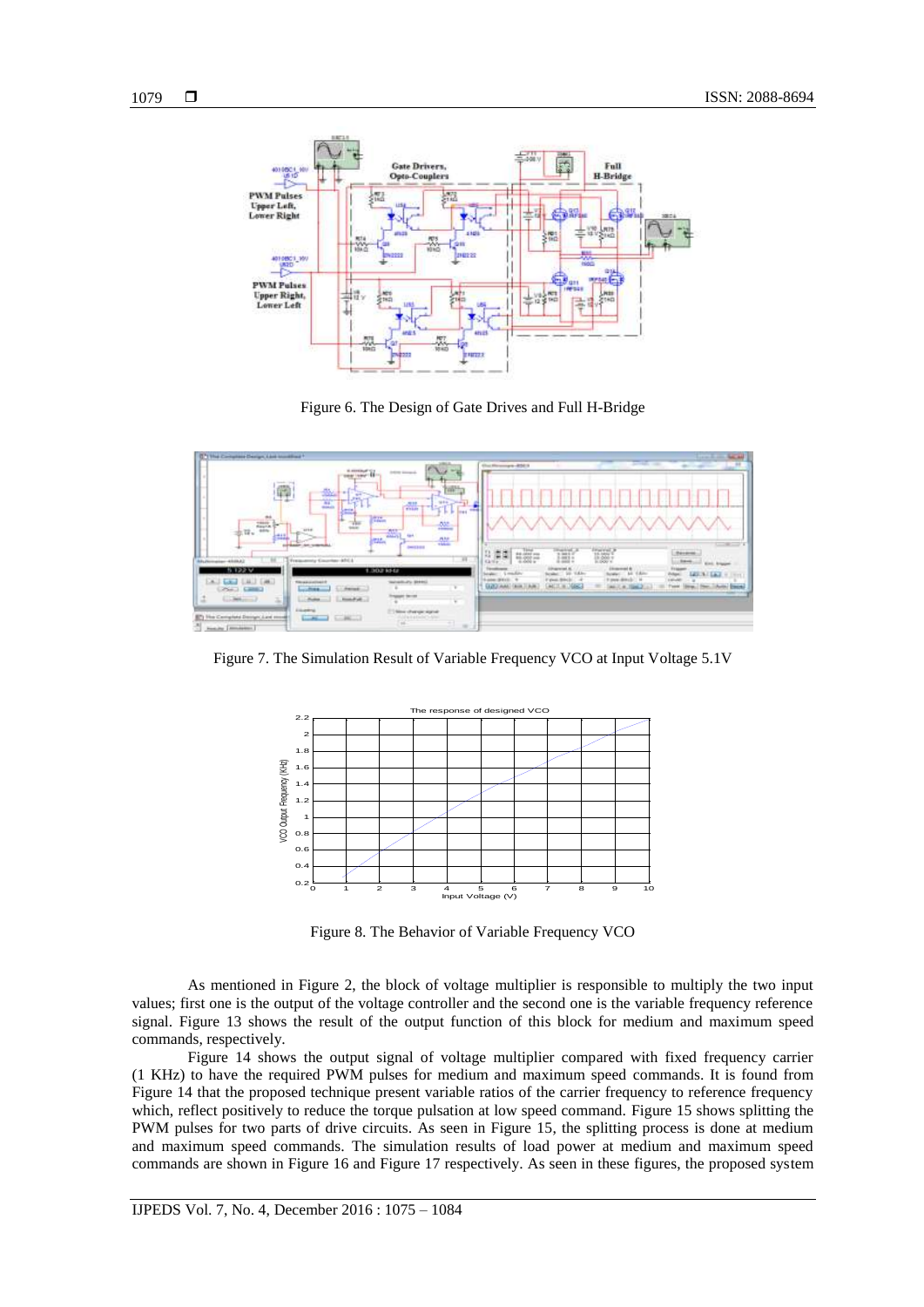design has ability to control the load power with respect to input speed command. Figure 18 shows the response of the proposed inverter for the transferred power to the resistive load. As shown in the Figure 18, the design shows the effectiveness of the proposed system to have the ability and emulate the practical application.



Figure 9. (a) Output Waveform of the Frequency Divider and Reference Signal Generator at Half of Maximum Reference Frequency Value, (b) Output Waveform of the Frequency Divider and Reference Signal Generatorat Maximum Reference Frequency Value



Figure 10. Simulation Results of Set Voltage Controller at Low Speed Command

| Multimeter-EMM4<br>216.761 mV<br>CALL LAW CALL CALL<br><b>Cut Limits</b><br><b>Gelan</b>  | m<br>Markeeper (UMM)<br>9.788V<br>(1, 0)<br>Las.<br>٠<br>$1040 - 1000$<br>345.4                       | Mcdireater-SSMAI<br>970 045 mW<br>$41 -$<br>$-1$<br>œ.<br><b>CONTRACTOR</b><br>int.        | Mahimmon 20,868<br>217.767 mV<br>$\sim$<br>×<br>LB.<br>L.M.<br>The London<br>Set.  | $\pi$<br>Maltimeter-MMM1<br>1.187 V<br>$140 -$<br>$-44$<br>٠<br>۰<br>Life Limited<br><b>SAE</b> |
|-------------------------------------------------------------------------------------------|-------------------------------------------------------------------------------------------------------|--------------------------------------------------------------------------------------------|------------------------------------------------------------------------------------|-------------------------------------------------------------------------------------------------|
| <b>Mcgrowing-Student</b><br>5.047 V<br>$\sim$<br><b>Localistics</b>                       | Mukinsster: KMW2<br>4.956 V<br>14<br>×<br>٠<br>Play 1 Company<br>$\overline{\phantom{a}}$<br>- Orkans | Multivator-XMM3<br>491.34 mV<br>Part (men)<br><b>Delivery</b>                              | <b>Multimeter-XMMS</b><br>5:048 V<br>12<br>18.<br>P(x)<br>$\overline{\phantom{a}}$ | $\Box$<br>McPinessi (IMAI)<br>5.538 V<br>14<br><b>Curriculum</b><br>Det.                        |
| 12<br>Maximustan EMMA<br>10V<br>÷<br><b>SEC</b><br><b>ALL LINE</b><br><b>Bellings LLC</b> | Multimeter-XMMT<br>4.549 mV<br>$A = 1$<br>LO BELLON                                                   | Multimeter-23/Mill<br>460.185 LW<br>a.<br><b>Contract Contract</b><br><b>St. Betassing</b> | Edulosatac-XEAMS<br>10.001 V<br>$\sim$<br>$\equiv$<br>Set                          | $\mathbb{H}$<br><b>SAAbrestac SMM1</b><br>10V<br>$24 + 1 - 1$<br><b>LLCARS</b>                  |

Figure 11. Results of Voltage Controller at Low, Medium, and High Speed Commands

*Novel Discrete Components based Speed Controller for Induction Motor (Hussain Attia)*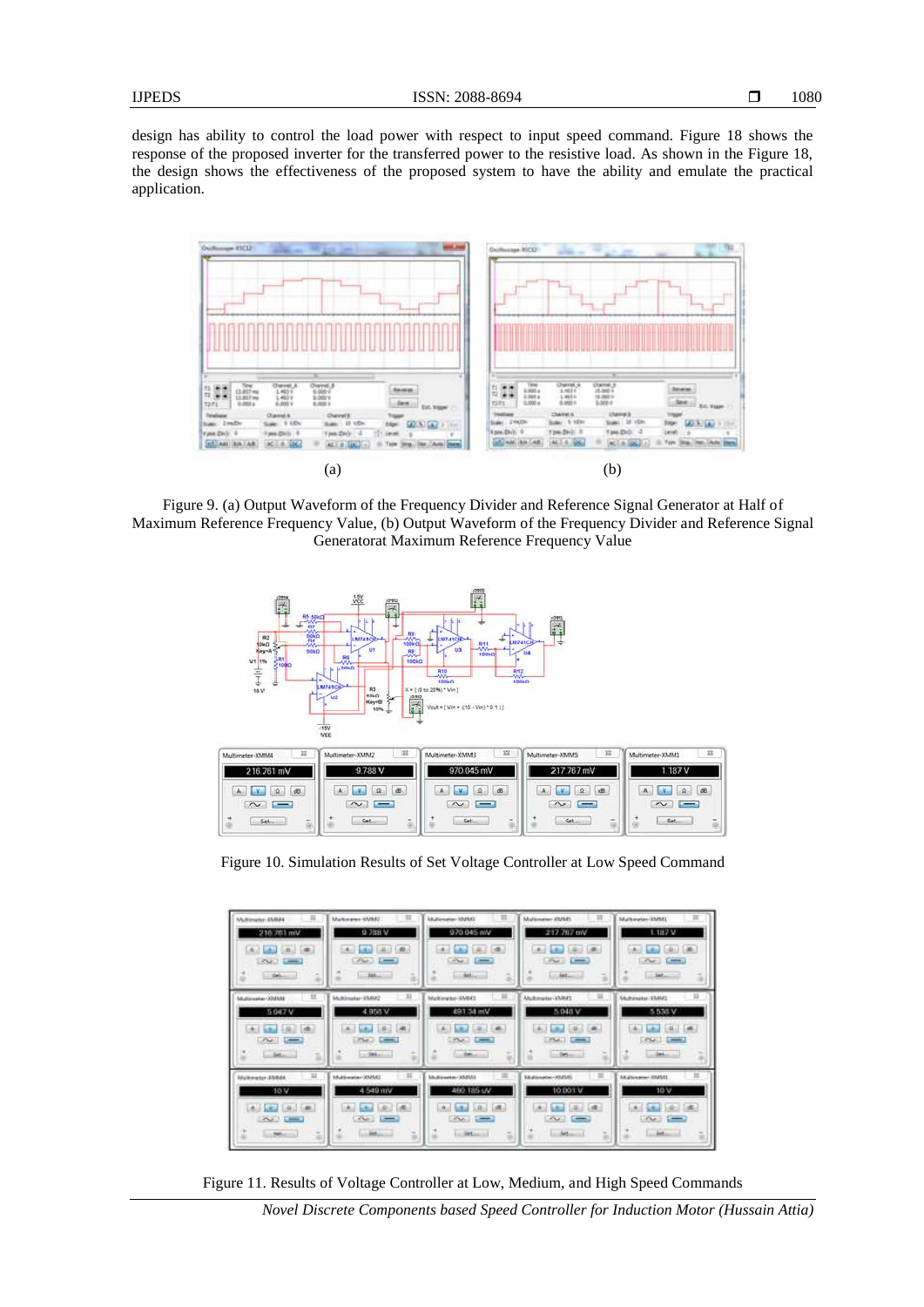

Figure 12. Response of the Designed Voltage Controller



Figure 13. (a) Simulation Result of Voltage Multiplier at Medium Speed Command, (b) Simulation Result of Voltage Multiplier at Maximum Speed Command



Figure 14. Simulation Result of the Comparator at Medium and Maximum Speed Commands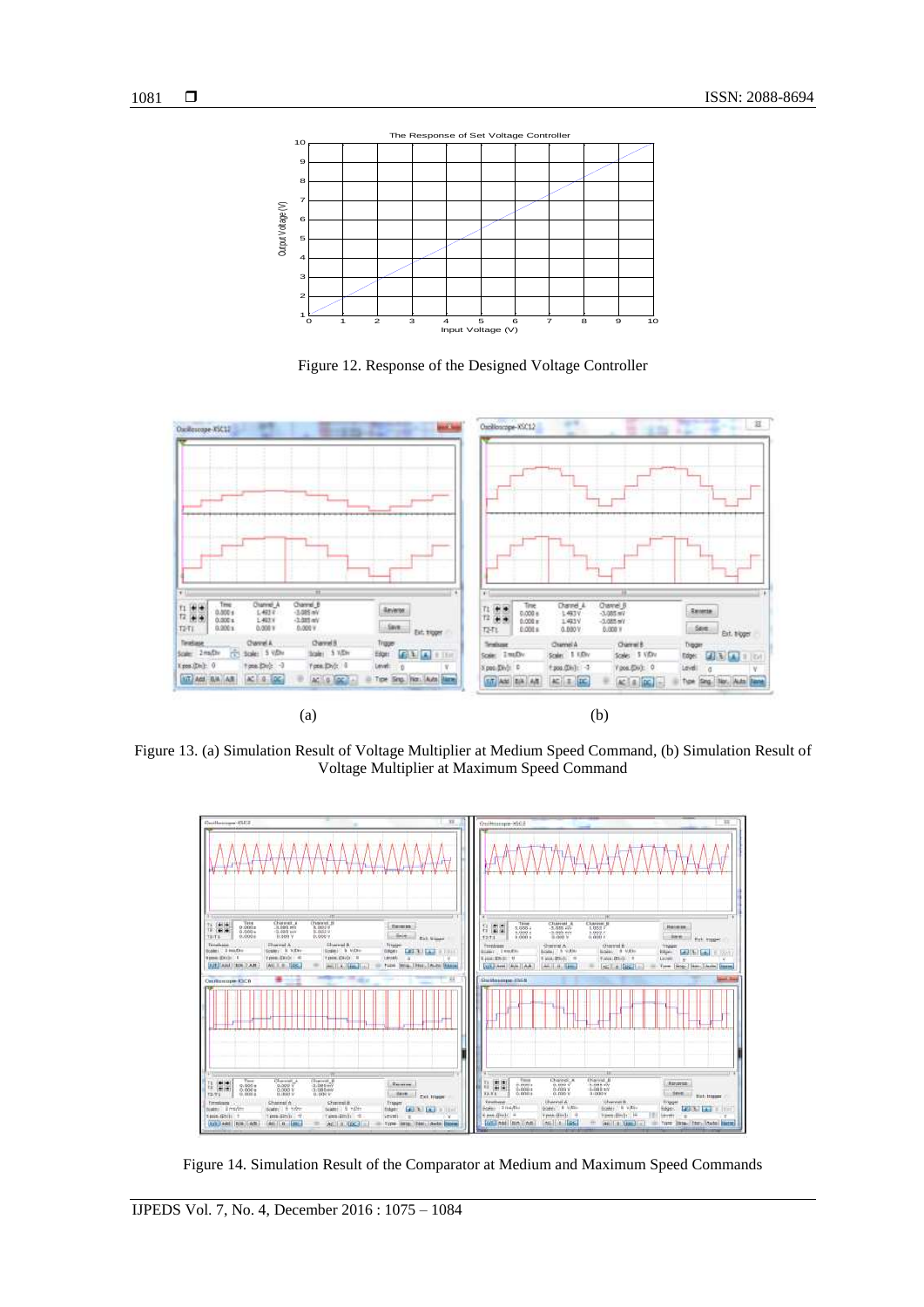

Figure 15. Splitting the PWM Pulses to Two Parts for Drive Circuits



Figure 16. Splitting the PWM Pulses to Two Parts for Drive Circuits



Figure 17. Simulation Result of Load Power at Maximum Speed Command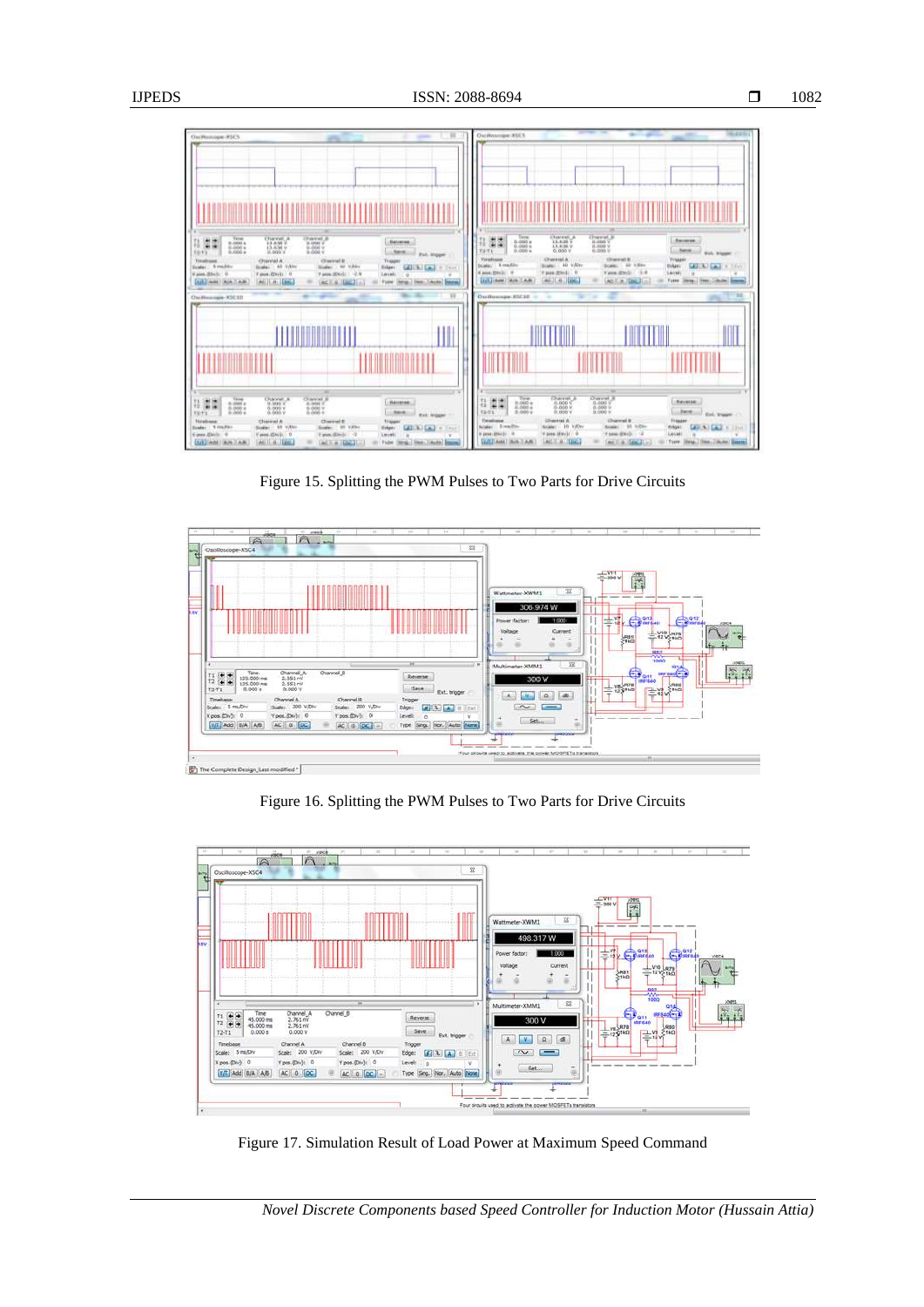

Figure 18. Curve of Resistive Load Power (W)

## **4. CONCLUSION**

An electronic design based on general purpose discrete components for speed control of a single phase induction motor drive has been presented in this paper. The structure of the proposed electronic design is based on the VCO along with a control of the output frequency with a flexible range between 1 Hz - 55 Hz. The load power has been also controlled to produce a suitable SPWM pulse, which has controlled the inverterswitching using V/F method. The proposed electronic design has been successfully simulated and tested using the software of NI-Multisim version 11.0. The obtained results of the proposed electronic design indicate on a promising of high performance IM PWM drive to emulate the practical application. In addition, the proposed discrete components based system has positive merits compare to the other systems based on Microcontroller and digital signal processor (DSP) considering, such as, easy manufacturing and maintenance, low cost, and does not need to programming steps.

#### **ACKNOWLEDGEMENTS**

The authors appreciate the financial support provided by school of engineering, American University of Ras Al Khaimah-UAE, www.aurak.ac.ae/en/school-of-engineering/

#### **REFERENCES**

- [1] Ben, A.H *et al.*., "Development and experimental evaluation of a sensorless speed control of SPIM using adaptive sliding mode-MRAS strategy", *IEEE J of Emerg and Sel Topics in Power Electron*, 2, pp: 319-328, 2014.
- [2] Saghafinia, A., *et al.*, "Amindoust A. Teaching of simulation an adjustable speed drive of knduction motor using MATLAB/Simulink in advanced electrical machine laboratory", *Procedia Soc Behav Sci.* 103, pp: 912-921, 2013.
- [3] Arabaci, H., and Bilgin, O. "A novel motor speed calculation method using square wave speed sensor signals via fast Fourier transform", *Turk J Elec Eng & Comp Sci*. 20, pp: 1090-1099, 2012.
- [4] Dal, M., and Teodorescu, R., "Sliding mode controller gain adaptation and chattering reduction techniques for DSP-based PM DC motor drives", *Turk J Elec Eng & Comp Sci*,19, pp: 531-549, 2011.
- [5] Jian, S., and Tie-Cai, L., "New method to eliminate commutation torque ripple of brushless DC motor with minimum commutation time", *IEEE Trans Ind Electron 60*, pp: 2139-2146, 2013.
- [6] Ayasun, S., "Stability analysis of time-delayed DC motor speed control system", *Turk J Elec Eng & Comp Sci*. 21, pp: 381-393, 2013.
- [7] Hall, R.D., and Konstanty, W.J., "Commutation of DC motors*", IEEE IndAppl M 16*, pp: 56-62, 2010.
- [8] Saghafina, A., *et al*., "Adaptive fuzzy sliding-mode control into chattering-free induction motor drive", *IEEE 2012 Ind Applic Soc., IEEE.* pp: 1-8, 2012.
- [9] GÖKSU, Ö., and Hava, A.M., "Experimental investigation of shaft transducerless speed and position control of ac induction and interior permanent magnet motors", *Turk J Elec Eng & Comp Sci. 18*, pp: 865-882, 2010.
- [10] Mahmoudabad, A., *et al.*, "Implementation of an AC model for transmission expansion planning considering reliability constraints", *Turk J Elec Eng & Comp Sci., 21*, pp: 1120-1133, 2013.
- [11] Saghafinia, A., et al., "High performance induction motor drive using hybrid Fuzzy-PI and PI controllers: a Review", *Int Rew Electr Eng-IREE, 5*, pp: 2000-2012, 2010.
- [12] Saghafinia, A., *et al.,* "Sensored field oriented control of a robust induction motor drive using a novel boundary layer fuzzy controller. Sensors", 13, pp: 17025-17056, 2013.
- [13] Attia, H., *et al.*, "Design and simulation of a high performance standalone photovoltaic system", *ICREGA'14,* Springer, pp. 683-697, 2014.